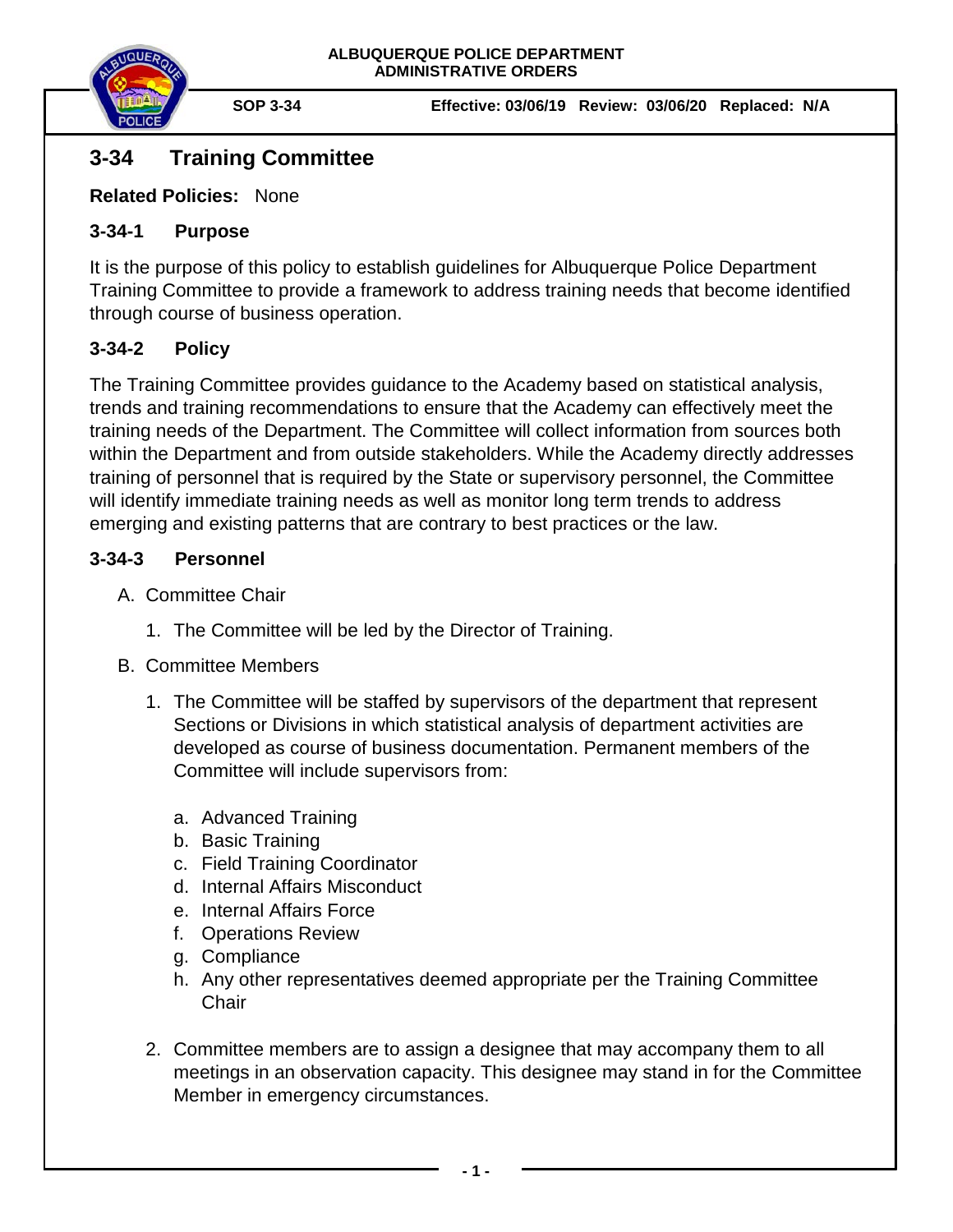#### **ALBUQUERQUE POLICE DEPARTMENT ADMINISTRATIVE ORDERS**



**SOP 3-34 Effective: 03/06/19 Review: 03/06/20 Replaced: N/A**

- 3. The Committee Chair will have final decision authority on training recommendations presented to the Academy.
- C. Advisors
	- 1. The Committee may request additional personnel to attend meetings, such as Subject Matter Experts or personnel who have recommended training. These personnel will not be permanent members of the Committee.

# **3-34-4 Rules and Procedures**

- A. Training Recommendation and Identification
	- 1. The Committee will collect statistical information and recommendations in order to properly identify the training needs of the Department. The Committee will also ensure the Academy is appropriately addressing training recommendations. This information will be requested from the following sources:
		- a. Academy
		- b. Internal Affairs Misconduct
		- c. Internal Affairs Force
		- d. Citizen Police Council
		- e. Civilian Police Oversight Agency
		- f. Police Oversight Board
		- g. Force Review Board
		- h. Tactical
		- i. CIB
		- j. SID
		- k. Training Suggestion Forms
		- l. City Legal
		- m. District Attorney's Office
		- n. Risk Management
		- o. PPRB Chair
		- p. Operations Review
		- q. Any other source deemed appropriate by the Training Committee Chair
- B. Training Review
	- 1. The Committee shall review all training that has been delivered to APD personnel in response to: (1) an identified training deficiency, (2) a policy revision, or (3) an amendment to best practices; and has been delivered to the entire department or a definable group within the Department. There are only two exceptions to the review process. The first will be mandated training that has been provided to the Department by an outside entity and is necessary to maintain or acquire a certification (e.g., DPS mandated training). In order to qualify for this exception, the training must not be modified by the Department. The second exemption will be mandated (remedial) training.